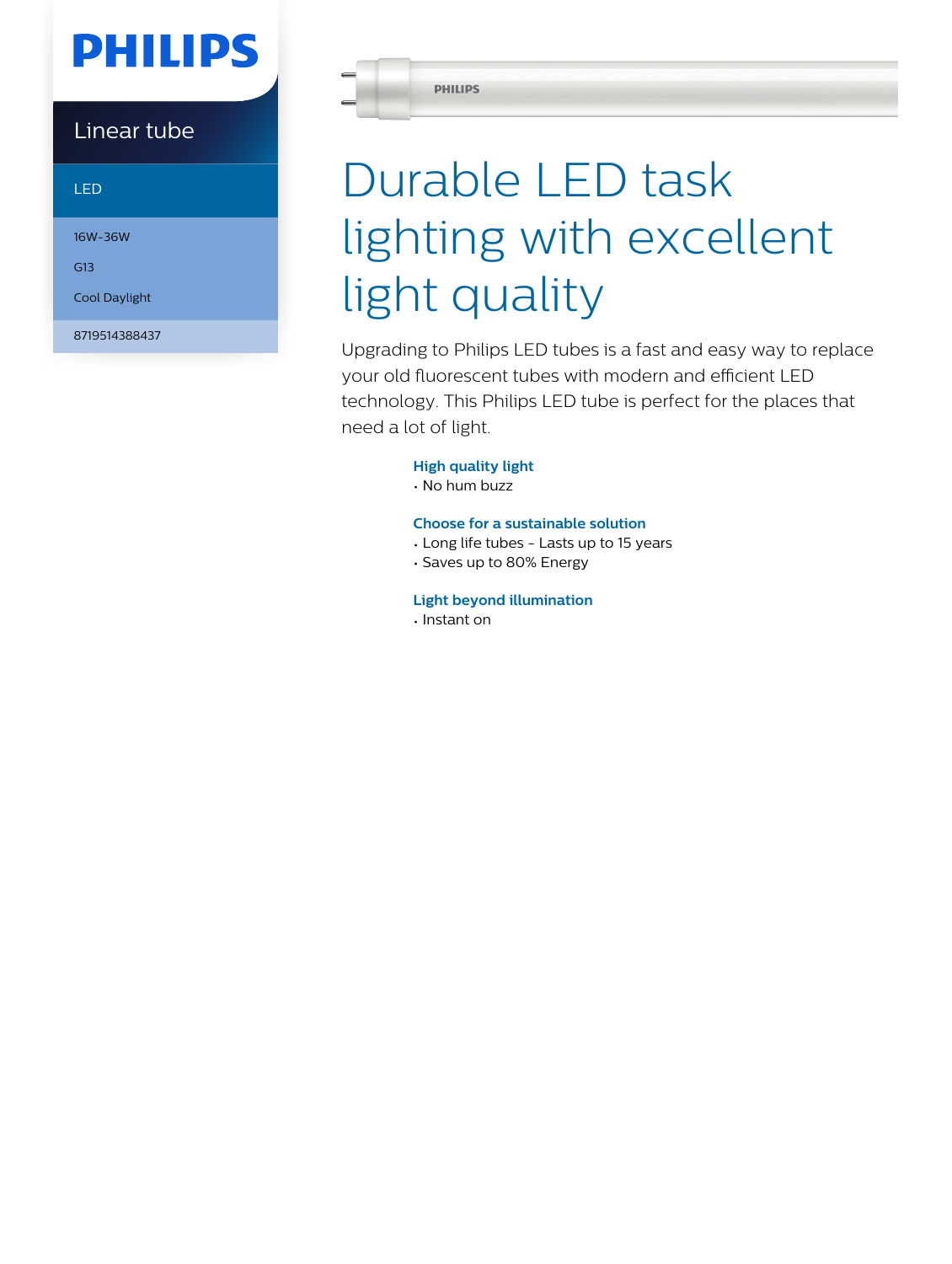### **Highlights**

#### **TLED No Hum/Buzz**

Philips LED tubes do not create excessive noise while operating on a fluorescent ballast or by itself bypassing the ballast (MainsFit application)

#### **15,000-hour rated average life**



With a lifetime of up to 15,000 hours, you can reduce the hassle of frequently replacing your light tubes and enjoy a perfect lighting solution for over 15 years.

#### **Saves up to 80% Energy**



Enjoy the energy-savings of LEDs without sacrificing light quality. Instantly save over 80% in energy by replacing your existing incandescent or halogen bulbs

#### **Instant on**

### **Specifications**

#### **Bulb characteristics**

- Dimmable: No
- Intended use: Indoor
- Lamp shape: Tube, double-ended
- Socket: G13
- Technology: LED

#### **Bulb dimensions**

- Height: 121.2 cm
- Weight: 0.2 kg
- Width: 2.8 cm

#### **Durability**

- Average life (at 2.7 hrs/day): 15 year(s)
- Lumen maintenance factor: 70%
- Nominal lifetime: 15,000 hour(s)
- Number of switch cycles: 50,000

#### **Light characteristics**

- Application: Public spaces, Industry, Retail/hospitality
- Beam angle: 240 degree(s)
- Color consistency: 6SDCM
- Color rendering index (CRI): 80
- Color temperature: 6500 K
- Light Color Category: Cool Daylight
- Nominal luminous flux: 1600 lumen
- Starting time: <0.5 s
- Warm-up time to 60% light: Instant full light
- Color Code: 865 | CCT of 6500K

#### **Miscellaneous**

• EyeComfort: Yes

#### **Other characteristics**

- Lamp current: 130 mA
- Efficacy: 100 lm/W